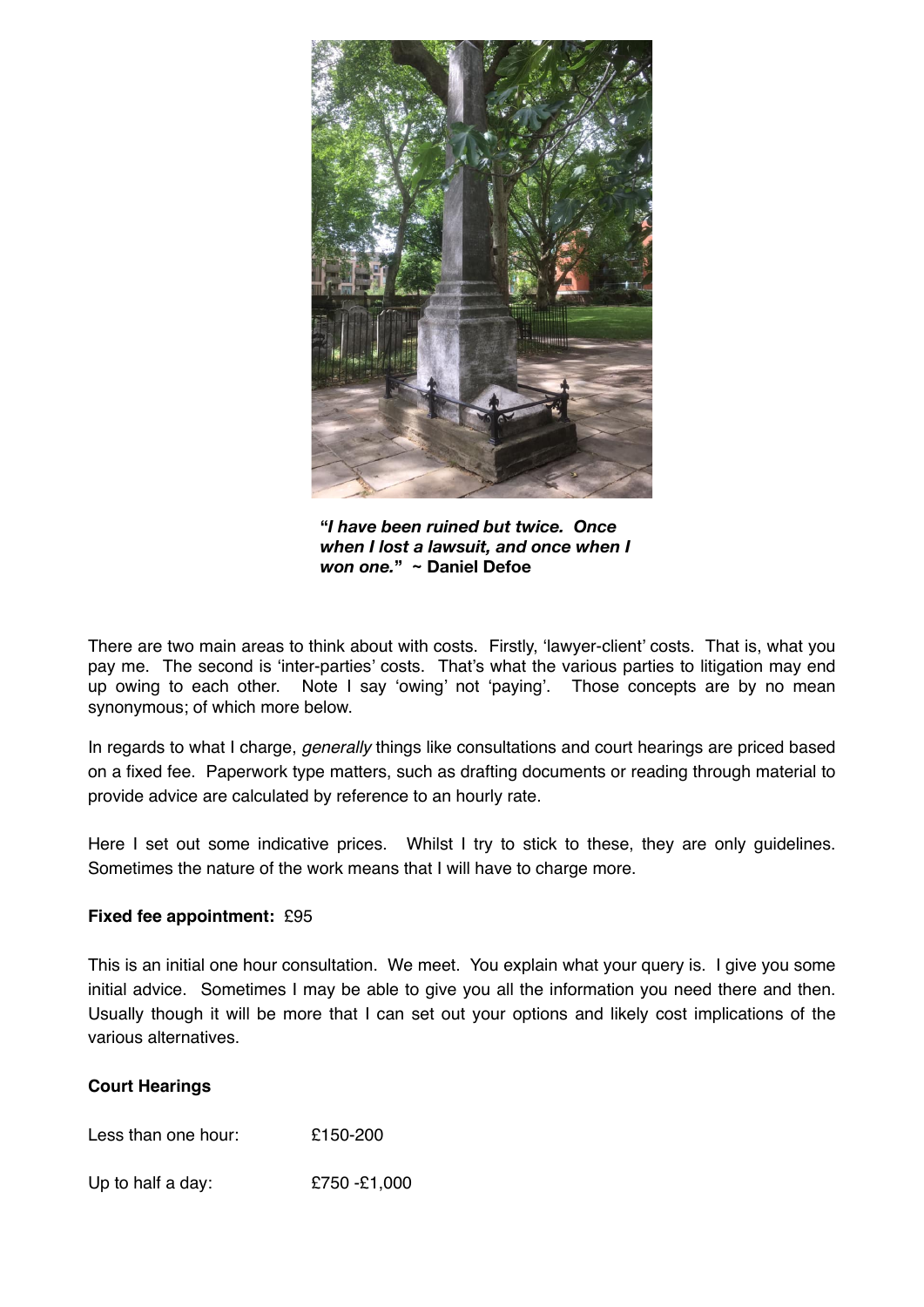Up to one day: £1,500- £2,000

Where a case lasts more than one day there are daily top up fees, called 'refreshers' by lawyers.

My usual refresher rate is £750 -£1,000 depending on the nature of the case.

These prices do include preparation for the hearing including reading into the papers and producing any skeleton arguments or draft orders as may be required; but not drafting any other documentation or preparation of trial bundles or similar work. If such work is required then generally it will be charged based on an hourly rate.

# **My usual hourly rate for County Court work is £200 per hour and for High Court work £350 per hour.**

This covers things like…

*Providing Opinions.* An opinion is a written document that gives information about a legal matter. Opinions address the facts of the case and the evidence; give a summary of the applicable law, and then a conclusion on how to deal with the matter and the prospects of success.

*Drafting 'Pleadings'*. Pleadings is just a term lawyers use for some types of formal court documents. The most common are 'Particulars of Claim' and 'Defences'. Those being the documents where the person suing sets out their case and what they want, and where the person being sued says why that's all wrong.

*Settling witness statements*. Settling is what lawyers call writing down what a witness says into the standard court format. One key thing about statements, is that they are meant to be the witnesses own words about the facts as the witness *personally* knows them. So, whilst in more complex cases, lawyers may wish to set the parameters of the statement by asking questions, often it is better for the witness to write down their own version of events and the lawyer just tidy that up and put into the appropriate format.

*Preparing for the case*. This is reading all the documents, preparing questions, and legal research.

The length of time to carry out any of the above tasks varies according to the complexity of the case. Particulars of Claim in a simple 'unpaid invoice' case might easily be prepared in less than an hour. A professional negligence claim where there are multiple examples of sub-standard work could take a whole day or more to draft.

Much will depend on the nature of the case, and the division of labour. Obviously the more work you can do yourself the cheaper things will be; and one of the great advantages of the Direct Public Access scheme is that you can instruct a barrister to undertake discrete areas of work, but do the bulk of the work yourself. That might include things such as filing paperwork with the court. Also, whilst I am happy to draft letters on your behalf; I do not send them myself, nor can I take responsibly for receiving mail. You as the client will have to deal with all correspondence.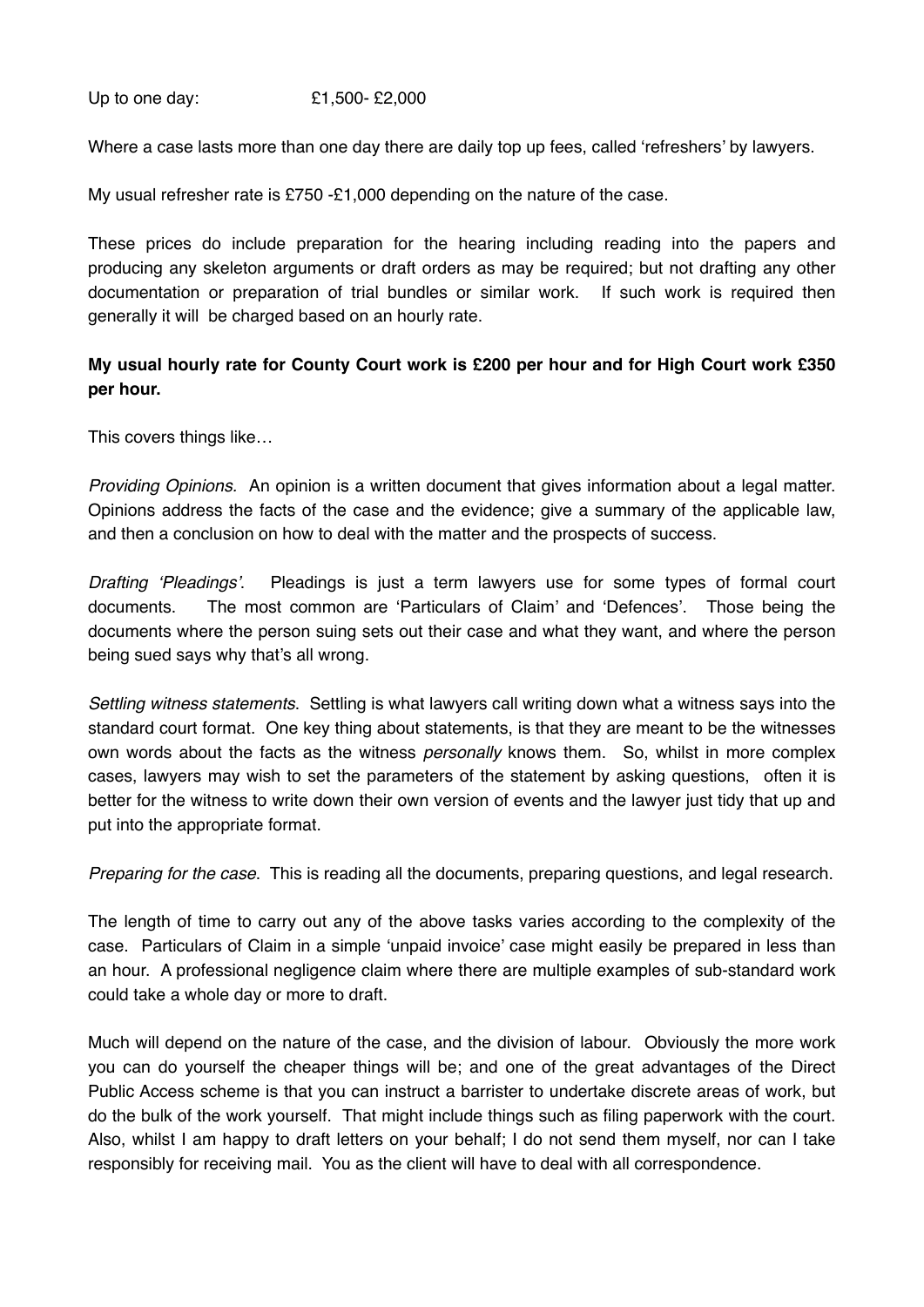Generally I don't charge for travelling for cases in Cornwall or London; but if the case is further afield, or you wish to meet me at a location of your choosing then traveling is charged at £50 per hour.

# **An example - winding up proceedings**

So, having set all that out, let's look at how things may work in practice. By way of example let's look at a corporate insolvency matter…

The case may start with a fixed fee appointment. So you initially pay £95.

During the consultation you explain to me that you have carried out work for a company; but they haven't paid. You show me the original contact and the invoice you sent. It is clear from copies of emails that the company is showing no inclination to pay what they owe. The debt is for more than £750 so I advise that your best option is to wind the debtor company up.

As you have already sent the invoice and repeatedly asked for payment, which has not been forthcoming, I advise you don't need to serve a statutory demand (that's a formal request for payment). So the document that starts proceedings is a winding up petition.

In a simple invoice case that may be easy to prepare within an hour; so I charge £200 to draft that. You then need to 'serve' the petition. There are various ways of doing that but it's usual to instruct someone called a process server. They hand deliver the petition, and produce a certificate of service. That's a statement setting out where they delivered the petition and who received it. It avoids the debtor claiming they didn't get it. You would have to pay the process server a fee. You can of course serve the petition yourself if you like.

There is also a court fee for issuing the petition. That's currently £280. You also pay a 'deposit' of £1,600; but you may get that money back as it is added to the debt.

If the company does nothing, then you can advertise the petition. That lets any other creditors know you are trying to wind the company up. They can then 'support' the petition by adding their debt.

There is then a hearing. If the company has not applied to challenge the petition the hearing is usually very short. So you would pay me £150-200 to attend.

But what if the company challenges the petition? I would first need to consider the challenge. That itself might only take an hour. So another £200. I would need to consult with you as to what you say about the challenge, and advise you on the back of that. That could be another hour or two. So between £200 and £400.

If the challenge is substantial then that might necessitate obtaining witness statements and evidence. This would all be charged at the hourly rate.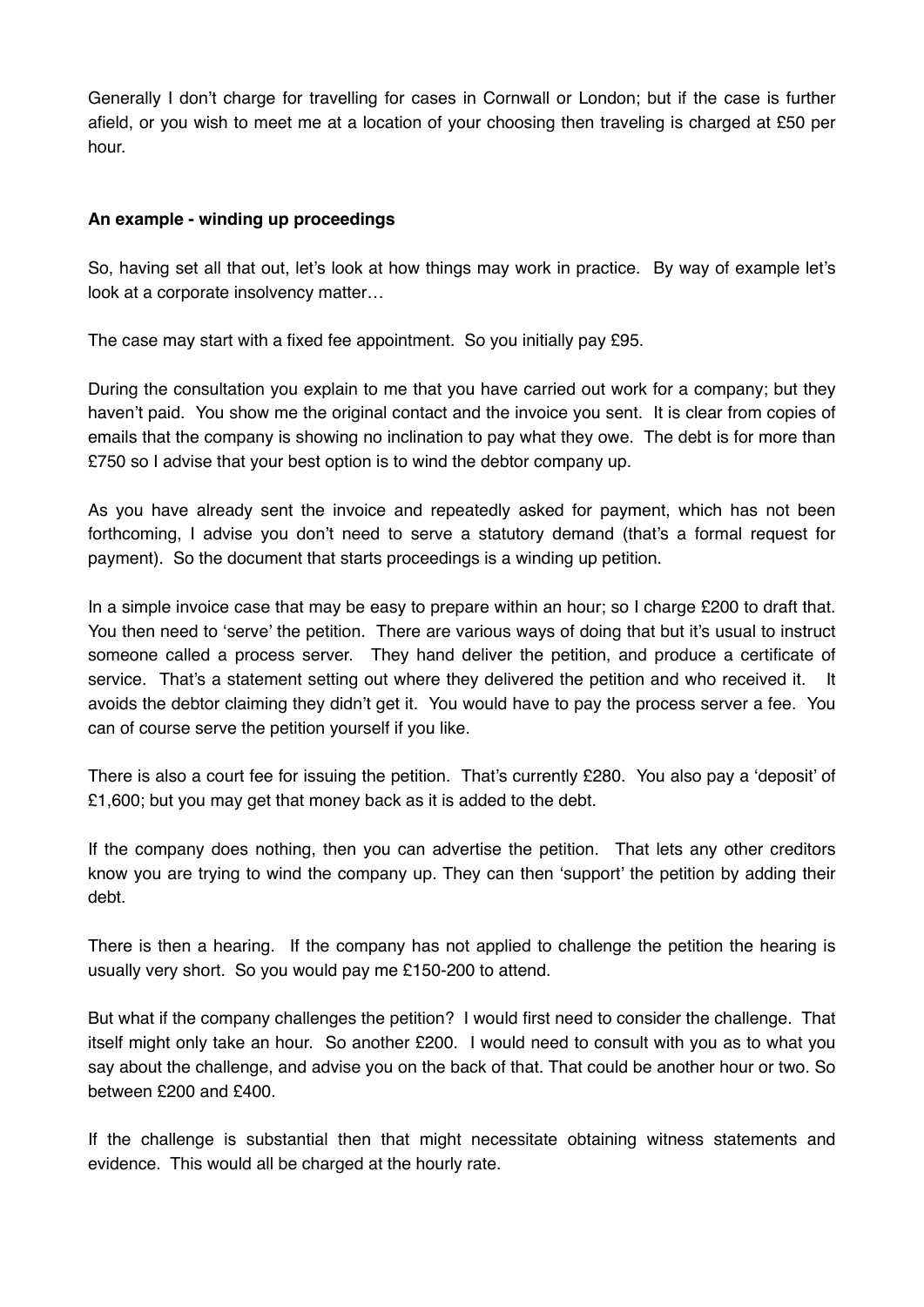A contested winding up application would be listed for hearing with an appropriate time estimate to conducer all the evidence and legal argument, so the half or whole day fees would apply (i.e. £750 - £2,000).

# **Recovering costs**

The general rule in litigation is that "loser pays winner's costs"; however it's not always that simple. Courts allocate cases to different 'tracks' depending on the nature of the case and the value of the claim.

Cases where the claim is less than £10,000 will usually be allocated to the Small Claims Track. With small claims usually each party pays their own legal costs, regardless of the result.

Where the claim exceeds £10,000 but the case is likely to be concluded within one day (and subject to claim value) the case will be allocated to the Fast Track. Here you can be awarded legal costs; but things like the trial costs are fixed at a capped level.

High value complex cases are allocated to the Multi Track, and there are no fixed costs.

However…

Even if you win the case you are unlikely to be awarded all your costs. Costs are subject to 'assessment' either by the judge at the conclusion of the case; or in more complex cases, at a separate hearing. Judges only allow recovery of costs that are necessary and proportionate to the case. The conduct of the parties during the litigation can also be taken into account. The upshot is that you will probably only be awarded a percentage of your costs even if you win. You must also be aware that getting a costs order is, like obtaining a judgement, only a piece of paper. Translating the orders into cash can require enforcement proceedings if the paying party does not voluntarily abide by the order.

## **Alternate sources of funding**

It is worth checking any insurance policies you may have to see if they include legal expenses cover. Some bank accounts and credit cards also provide cover. If you are a member of a trade union or professional association; then sometimes they can provide legal expenses cover too. There are also insurance companies that fund litigation. You can buy pre-emptive legal insurance; so called 'Before the event' or BTE insurance. There are also companies that may fund litigation even after the cause of action has occurred. This is 'After the event' or ATE insurance. The companies receive payment by recovering costs from the other side; so they will only fund litigation with a high prospects of success against solvent opponents.

I may also, in certain cases, consider 'conditional fee agreements'. That is 'no win, no fee'. I apply the same criteria as ATE insurers; and also consider timescales. Cases can take anything from a few months to conclude for a small claim or fast track, to years for more complex cases; and that is a factor in deciding whether to offer a 'CFA'.